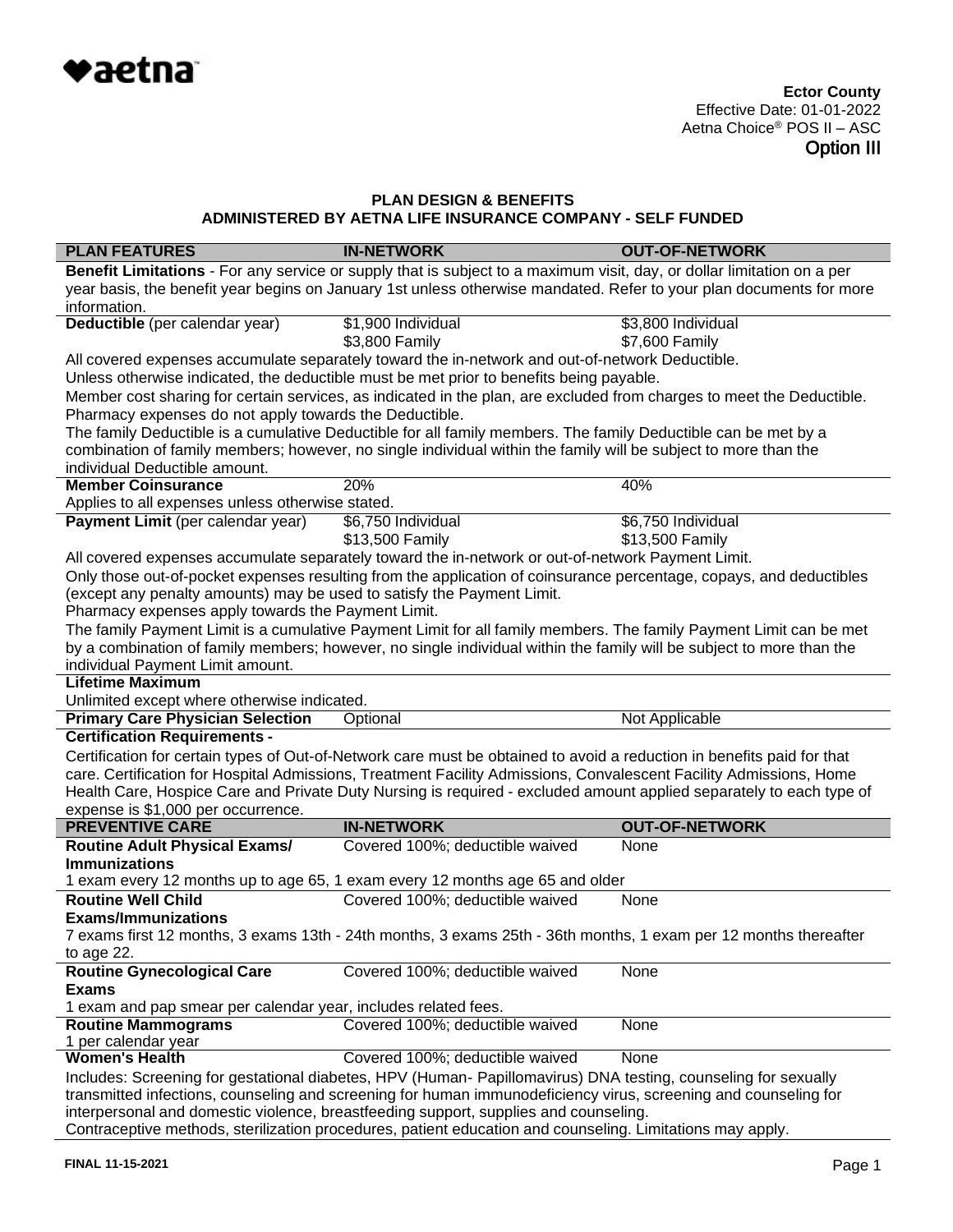

| <b>Routine Digital Rectal Exam</b>                              | Covered 100%; deductible waived                                                                                     | None                                                             |
|-----------------------------------------------------------------|---------------------------------------------------------------------------------------------------------------------|------------------------------------------------------------------|
| Recommended: For covered males age 40 and over.                 |                                                                                                                     |                                                                  |
| <b>Prostate-specific Antigen Test</b>                           | Covered 100%; deductible waived                                                                                     | None                                                             |
| Recommended: For covered males age 40 and over.                 |                                                                                                                     |                                                                  |
| <b>Colorectal Cancer Screening</b>                              | Covered 100%; deductible waived                                                                                     | <b>None</b>                                                      |
| Recommended: For all members age 45 and over.                   |                                                                                                                     |                                                                  |
| <b>Routine Eye Exams</b>                                        | Covered 100%; deductible waived                                                                                     | <b>None</b>                                                      |
| 1 routine exam per 12 months.                                   |                                                                                                                     |                                                                  |
| <b>Routine Hearing Screening</b>                                | Covered 100%; deductible waived                                                                                     | None                                                             |
| <b>Medications</b>                                              | Certain over-the-counter preventive medications covered 100% in network.                                            |                                                                  |
| <b>PHYSICIAN SERVICES</b>                                       | <b>IN-NETWORK</b>                                                                                                   | <b>OUT-OF-NETWORK</b>                                            |
| <b>Office Visits to Non-Specialist</b>                          | 20%; after deductible                                                                                               | 40%; after deductible                                            |
| <b>Specialist Office Visits</b>                                 | 20%; after deductible                                                                                               | 40%; after deductible                                            |
| <b>Hearing Exams</b>                                            | Covered 100%; deductible waived                                                                                     | <b>None</b>                                                      |
| 1 routine exam per 12 months.                                   |                                                                                                                     |                                                                  |
| <b>Pre-Natal Maternity</b>                                      | Covered 100%; deductible waived                                                                                     | 40%; after deductible                                            |
| <b>Walk-in Clinics</b>                                          | 20%; after deductible                                                                                               | 40%; after deductible                                            |
|                                                                 | <b>Designated Walk-in Clinics</b>                                                                                   |                                                                  |
|                                                                 | Covered 100%; deductible waived                                                                                     |                                                                  |
|                                                                 | Walk-in Clinics are free-standing health care facilities that (a) may be located in or with a pharmacy, drug store, |                                                                  |
|                                                                 | supermarket or other retail store; and (b) provide limited medical care and services on a scheduled or unscheduled  |                                                                  |
|                                                                 | basis. Urgent care centers, emergency rooms, the outpatient department of a hospital, ambulatory surgical centers,  |                                                                  |
| and physician offices are not considered to be Walk-in Clinics. |                                                                                                                     |                                                                  |
| <b>Allergy Testing</b>                                          | 20%; after deductible                                                                                               | 40%; after deductible                                            |
|                                                                 |                                                                                                                     |                                                                  |
|                                                                 |                                                                                                                     |                                                                  |
|                                                                 |                                                                                                                     |                                                                  |
|                                                                 |                                                                                                                     |                                                                  |
| <b>Allergy Injections</b>                                       | 20%; after deductible                                                                                               | 40%; after deductible                                            |
|                                                                 |                                                                                                                     |                                                                  |
|                                                                 | <b>IN-NETWORK</b>                                                                                                   | <b>OUT-OF-NETWORK</b>                                            |
| <b>DIAGNOSTIC PROCEDURES</b>                                    |                                                                                                                     |                                                                  |
| <b>Diagnostic X-ray</b>                                         | 20%; after deductible                                                                                               | 40%; after deductible                                            |
| (other than Complex Imaging Services)                           |                                                                                                                     |                                                                  |
|                                                                 | If performed as a part of a physician office visit and billed by the physician, expenses are covered subject to the |                                                                  |
| applicable physician's office visit member cost sharing.        |                                                                                                                     |                                                                  |
| <b>Diagnostic Laboratory</b>                                    | 20%; after deductible                                                                                               | 40%; after deductible                                            |
|                                                                 | If performed as a part of a physician office visit and billed by the physician, expenses are covered subject to the |                                                                  |
| applicable physician's office visit member cost sharing.        |                                                                                                                     |                                                                  |
| <b>Diagnostic Complex Imaging</b>                               | 20%; after deductible                                                                                               | 40%; after deductible                                            |
|                                                                 | If performed as a part of a physician office visit and billed by the physician, expenses are covered subject to the |                                                                  |
| applicable physician's office visit member cost sharing.        | <b>IN-NETWORK</b>                                                                                                   |                                                                  |
| <b>EMERGENCY MEDICAL CARE</b>                                   |                                                                                                                     | <b>OUT-OF-NETWORK</b>                                            |
| <b>Urgent Care Provider</b>                                     | 20%; after deductible                                                                                               | 40%; after deductible                                            |
| <b>Non-Urgent Use of Urgent Care</b>                            | 20%; after deductible.                                                                                              | 40%; after deductible.                                           |
| <b>Provider</b>                                                 |                                                                                                                     |                                                                  |
| <b>Emergency Room</b>                                           | 20%; after \$200 copay (waived if<br>admitted), after deductible                                                    | 20%; after \$200 copay (waived if<br>admitted), after deductible |
|                                                                 |                                                                                                                     |                                                                  |
| Non-Emergency Care in an<br><b>Emergency Room</b>               | 20%; after \$200 copay, after<br>deductible.                                                                        | 20%; after \$200 copay, after<br>deductible.                     |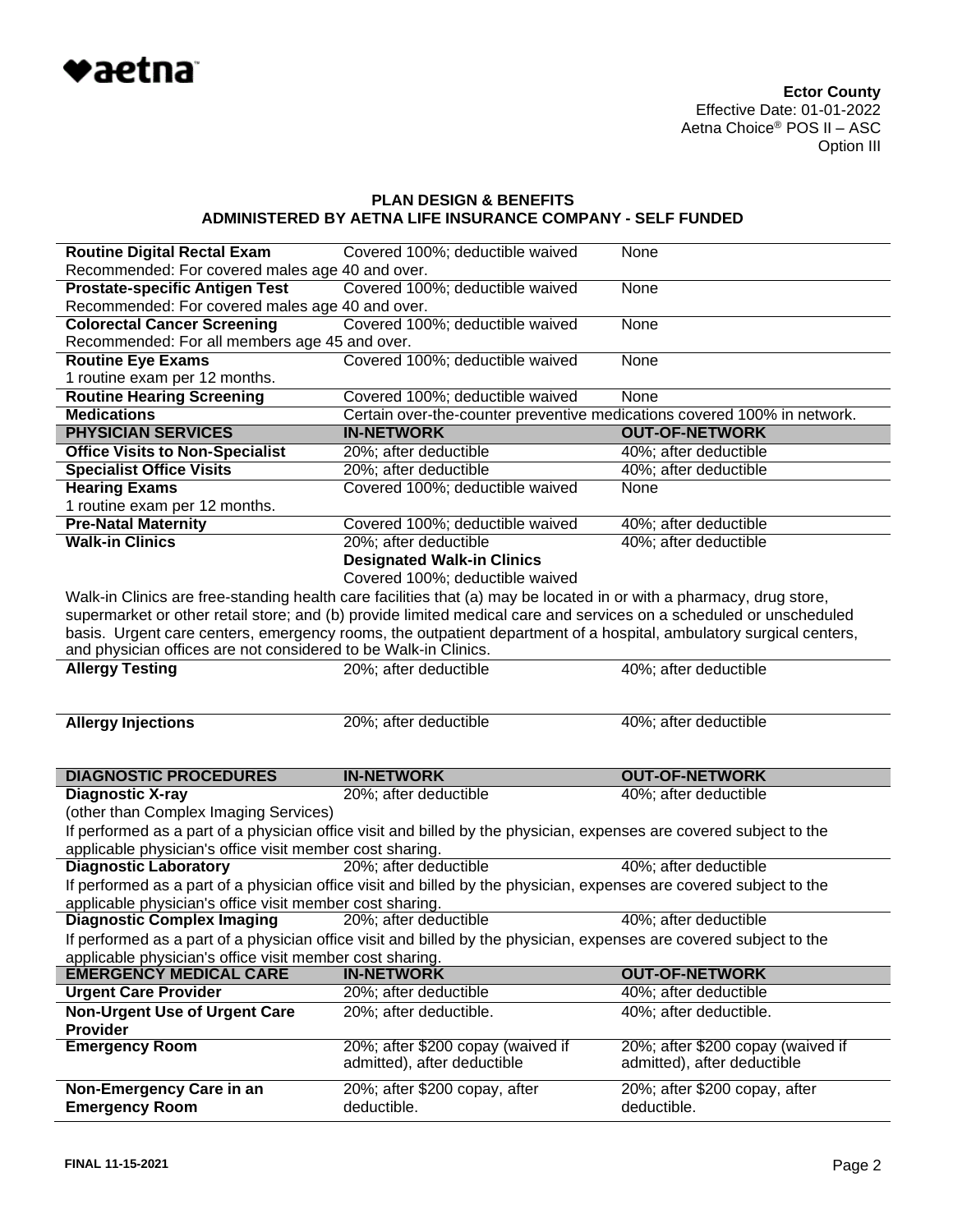

| <b>Emergency Use of Ambulance</b>        | 20%; after deductible                                                                                                     | 20%; after deductible                    |
|------------------------------------------|---------------------------------------------------------------------------------------------------------------------------|------------------------------------------|
| <b>Non-Emergency Use of Ambulance</b>    | Not covered                                                                                                               | Not Covered                              |
| <b>HOSPITAL CARE</b>                     | <b>IN-NETWORK</b>                                                                                                         | <b>OUT-OF-NETWORK</b>                    |
| <b>Inpatient Coverage</b>                | 20%; after deductible                                                                                                     | 40%; after \$250 copay, after deductible |
|                                          | Your cost sharing applies to all covered benefits incurred during your inpatient stay.                                    |                                          |
| <b>Inpatient Maternity Coverage</b>      | 20%; after deductible                                                                                                     | 40%; after \$250 copay, after deductible |
| (includes delivery and postpartum        |                                                                                                                           |                                          |
| care)                                    |                                                                                                                           |                                          |
|                                          | Your cost sharing applies to all covered benefits incurred during your inpatient stay.                                    |                                          |
| <b>Outpatient Hospital Expenses</b>      | 20%; after deductible                                                                                                     | 40%; after deductible                    |
|                                          | Your cost sharing applies to all covered benefits incurred during your outpatient visit.                                  |                                          |
| <b>Outpatient Surgery - Hospital</b>     | 20%; after deductible                                                                                                     | 40%; after deductible                    |
|                                          | Your cost sharing applies to all covered benefits incurred during your outpatient visit.                                  |                                          |
| <b>Outpatient Surgery - Freestanding</b> | 20%; after deductible                                                                                                     | 40%; after deductible                    |
| <b>Facility</b>                          |                                                                                                                           |                                          |
|                                          | Your cost sharing applies to all covered benefits incurred during your outpatient visit.                                  |                                          |
| <b>MENTAL HEALTH SERVICES</b>            | <b>IN-NETWORK</b>                                                                                                         | <b>OUT-OF-NETWORK</b>                    |
| <b>Inpatient</b>                         | 20%; after deductible                                                                                                     | 40%; after \$250 copay, after deductible |
|                                          | Your cost sharing applies to all covered benefits incurred during your inpatient stay.                                    |                                          |
| <b>Mental Health Office Visits</b>       | 20%; after deductible                                                                                                     | 40%; after deductible                    |
|                                          | Your cost sharing applies to all covered benefits incurred during your outpatient visit.                                  |                                          |
| <b>Other Mental Health Services</b>      | 20%; after deductible                                                                                                     | 40%; after deductible                    |
| <b>SUBSTANCE ABUSE</b>                   | <b>IN-NETWORK</b>                                                                                                         | <b>OUT-OF-NETWORK</b>                    |
| <b>Inpatient</b>                         | 20%; after deductible                                                                                                     | 40%; after \$250 copay, after deductible |
|                                          | Your cost sharing applies to all covered benefits incurred during your inpatient stay.                                    |                                          |
| <b>Residential Treatment Facility</b>    | 20%; after deductible                                                                                                     | 40%; after \$250 copay, after deductible |
| <b>Substance Abuse Office Visits</b>     | 20%; after deductible                                                                                                     | 40%; after deductible                    |
|                                          | Your cost sharing applies to all covered benefits incurred during your outpatient visit.                                  |                                          |
| <b>Other Substance Abuse Services</b>    | 20%; after deductible                                                                                                     | 40%; after deductible                    |
| <b>OTHER SERVICES</b>                    | <b>IN-NETWORK</b>                                                                                                         | <b>OUT-OF-NETWORK</b>                    |
| <b>Skilled Nursing Facility</b>          | 20%; after deductible                                                                                                     | 40%; after deductible                    |
| Limited to 60 days per year              |                                                                                                                           |                                          |
|                                          | Your cost sharing applies to all covered benefits incurred during your inpatient stay.                                    |                                          |
| <b>Home Health Care</b>                  | 20%; after deductible                                                                                                     | 40%; after deductible                    |
| Limited to 100 visits per year.          |                                                                                                                           |                                          |
| Private Duty Nursing not covered         |                                                                                                                           |                                          |
|                                          | Limited to 3 intermittent visits per day by a participating home health care agency; 1 visit equals a period of 4 hrs. or |                                          |
| less.                                    |                                                                                                                           |                                          |
| <b>Hospice Care - Inpatient</b>          | 20%; after deductible                                                                                                     | 40%; after deductible                    |
|                                          | Your cost sharing applies to all covered benefits incurred during your inpatient stay.                                    |                                          |
| <b>Hospice Care - Outpatient</b>         | 20%; after deductible                                                                                                     | 40%; after deductible                    |
|                                          | Your cost sharing applies to all covered benefits incurred during your outpatient visit.                                  |                                          |
| <b>Private Duty Nursing</b>              | Not Covered                                                                                                               | Not Covered                              |
| <b>Spinal Manipulation Therapy</b>       | 20%; after deductible                                                                                                     | 40%; after deductible                    |
| Limited to 24 visits per year            |                                                                                                                           |                                          |
| <b>Acupuncture</b>                       | 20%; after deductible                                                                                                     | 40%; after deductible                    |
| Limited to 20 visits per year            |                                                                                                                           |                                          |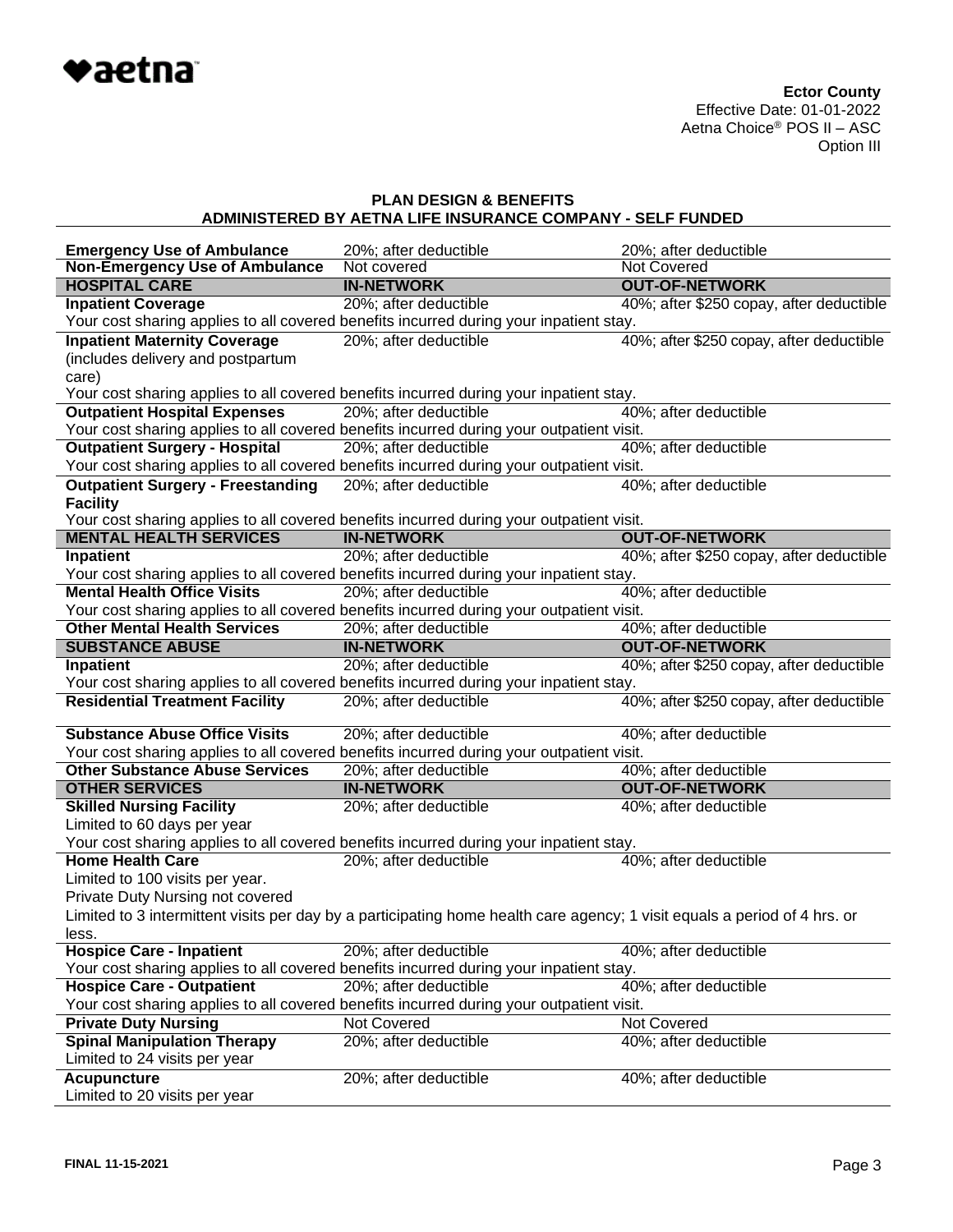

| <b>Outpatient Short-Term</b><br><b>Rehabilitation</b>                                                    | 20%; after deductible                                                 | 40%; after deductible |
|----------------------------------------------------------------------------------------------------------|-----------------------------------------------------------------------|-----------------------|
| Includes speech, physical, occupational therapy; limited to 100 visits per year                          |                                                                       |                       |
| <b>Habilitative Physical Therapy</b>                                                                     | 20%; after deductible                                                 | 40%; after deductible |
| <b>Habilitative Occupational Therapy</b>                                                                 | 20%; after deductible                                                 | 40%; after deductible |
| <b>Habilitative Speech Therapy</b>                                                                       | 20%; after deductible                                                 | 40%; after deductible |
| <b>Autism Behavioral Therapy</b>                                                                         | 20%; after deductible                                                 | 40%; after deductible |
| <b>Autism Applied Behavior Analysis</b>                                                                  | 20%; after deductible                                                 | 40%; after deductible |
| <b>Autism Physical Therapy</b>                                                                           | 20%; after deductible                                                 | 40%; after deductible |
| <b>Autism Occupational Therapy</b>                                                                       | 20%; after deductible                                                 | 40%; after deductible |
| <b>Autism Speech Therapy</b>                                                                             | 20%; after deductible                                                 | 40%; after deductible |
| <b>Durable Medical Equipment</b>                                                                         | 20%; after deductible                                                 | 40%; after deductible |
| <b>Hearing Aids</b>                                                                                      | 20%; after deductible                                                 | None                  |
| Limited to 2 every 3 years                                                                               |                                                                       |                       |
| <b>Wigs</b>                                                                                              | 20%; after deductible                                                 | 40%; after deductible |
| Diabetic Supplies -- (if not covered<br>under Pharmacy benefit)                                          | 20%; after deductible                                                 | 40%; after deductible |
| <b>Affordable Care Act Mandated</b><br><b>Women's Contraceptives</b>                                     | Covered 100%; deductible waived                                       | None                  |
| <b>Women's Contraceptive drugs and</b><br>devices not obtainable at a<br>pharmacy                        | Covered 100%; deductible waived                                       | None                  |
| <b>Infusion Therapy</b><br>Administered in the home or<br>physician's office                             | 20%; after deductible                                                 | 40%; after deductible |
| <b>Infusion Therapy</b><br>Administered in an outpatient hospital<br>department or freestanding facility | 20%; after deductible                                                 | 40%; after deductible |
| <b>Vision Eyewear</b>                                                                                    | <b>Not Covered</b>                                                    | <b>Not Covered</b>    |
| <b>Transplants</b>                                                                                       | 20%; after deductible                                                 | None                  |
|                                                                                                          | Preferred coverage is provided at an<br>IOE contracted facility only. |                       |
| <b>Bariatric Surgery</b>                                                                                 | 20%; after deductible                                                 | 40%; after deductible |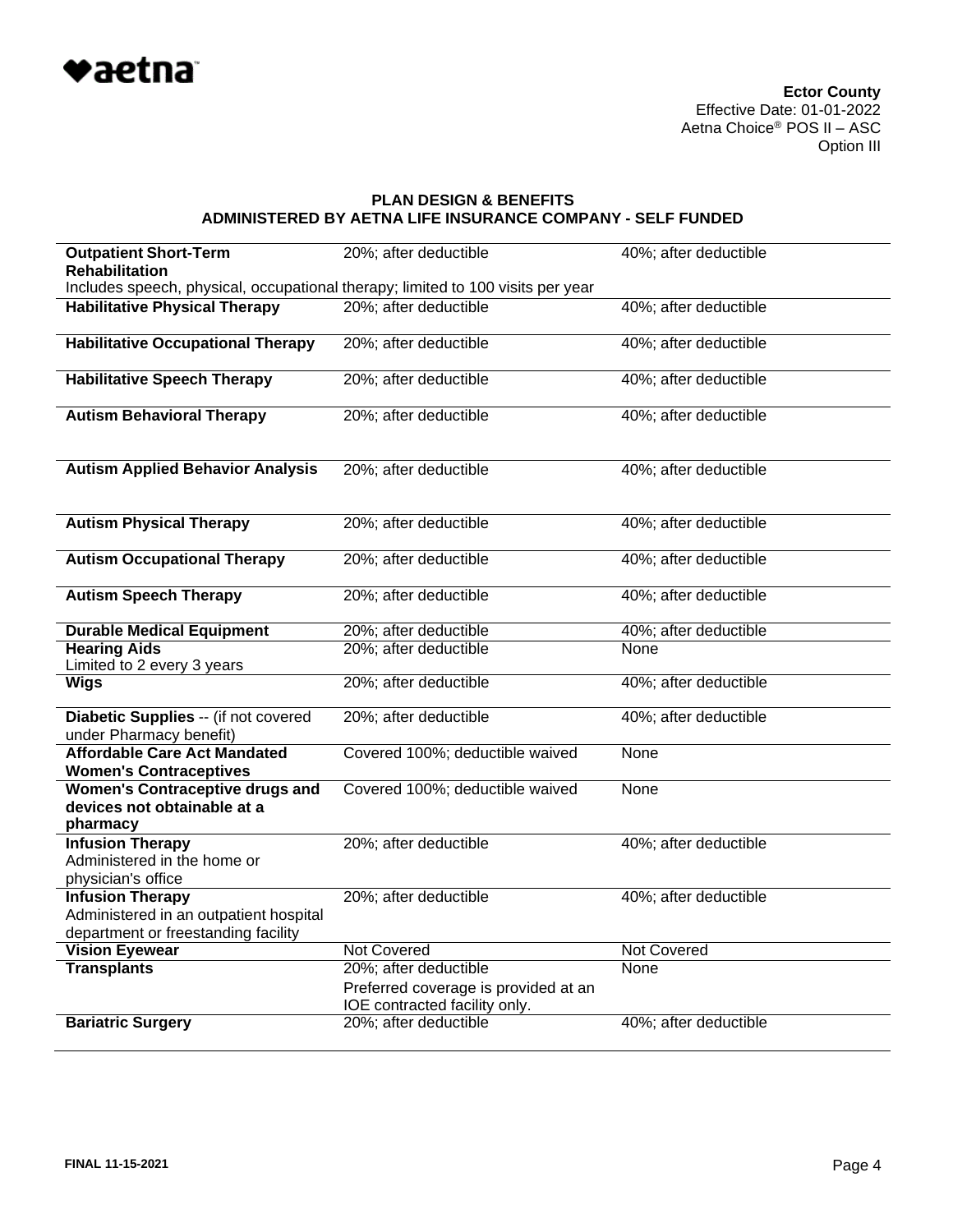

| <b>FAMILY PLANNING</b>                                                                                                                                                                                | <b>IN-NETWORK</b>                                                                                                                                                                                                                          | <b>OUT-OF-NETWORK</b> |  |  |
|-------------------------------------------------------------------------------------------------------------------------------------------------------------------------------------------------------|--------------------------------------------------------------------------------------------------------------------------------------------------------------------------------------------------------------------------------------------|-----------------------|--|--|
| <b>Infertility Treatment</b>                                                                                                                                                                          | 20%; after deductible                                                                                                                                                                                                                      | 40%; after deductible |  |  |
|                                                                                                                                                                                                       |                                                                                                                                                                                                                                            |                       |  |  |
| Diagnosis and treatment of the underlying medical condition only.                                                                                                                                     |                                                                                                                                                                                                                                            |                       |  |  |
| <b>Comprehensive Infertility Services</b>                                                                                                                                                             | <b>Not Covered</b>                                                                                                                                                                                                                         | <b>Not Covered</b>    |  |  |
| Artificial insemination and ovulation induction                                                                                                                                                       |                                                                                                                                                                                                                                            |                       |  |  |
| <b>Advanced Reproductive</b><br><b>Technology (ART)</b>                                                                                                                                               | Not Covered                                                                                                                                                                                                                                | Not Covered           |  |  |
|                                                                                                                                                                                                       | In-vitro fertilization (IVF), zygote intrafallopian transfer (ZIFT), gamete intrafallopian transfer (GIFT), cryopreserved                                                                                                                  |                       |  |  |
|                                                                                                                                                                                                       | embryo transfers, intracytoplasmic sperm injection (ICSI), or ovum microsurgery                                                                                                                                                            |                       |  |  |
| <b>Vasectomy</b>                                                                                                                                                                                      | Covered 100%; after deductible                                                                                                                                                                                                             | 40%; after deductible |  |  |
| <b>Tubal Ligation</b>                                                                                                                                                                                 | Covered 100%; deductible waived                                                                                                                                                                                                            | 40%; after deductible |  |  |
| <b>GENERAL PROVISIONS</b>                                                                                                                                                                             |                                                                                                                                                                                                                                            |                       |  |  |
| <b>Dependents Eligibility</b>                                                                                                                                                                         | Spouse, children from birth to age 26 regardless of student status.                                                                                                                                                                        |                       |  |  |
|                                                                                                                                                                                                       | Plans are provided by: Aetna Life Insurance Company. While this material is believed to be accurate as of                                                                                                                                  |                       |  |  |
| the production date, it is subject to change.                                                                                                                                                         |                                                                                                                                                                                                                                            |                       |  |  |
|                                                                                                                                                                                                       | Health benefits and health insurance plans contain exclusions and limitations. Not all health services are covered.                                                                                                                        |                       |  |  |
|                                                                                                                                                                                                       | See plan documents for a complete description of benefits, exclusions, limitations and conditions of coverage. Plan<br>features and availability may vary by location and are subject to change. Providers are independent contractors and |                       |  |  |
|                                                                                                                                                                                                       |                                                                                                                                                                                                                                            |                       |  |  |
| are not our agents. Provider participation may change without notice. We do not provide care or guarantee access to<br>health services.                                                               |                                                                                                                                                                                                                                            |                       |  |  |
| The following is a list of services and supplies that are <i>generally</i> not covered. However, your plan documents may                                                                              |                                                                                                                                                                                                                                            |                       |  |  |
|                                                                                                                                                                                                       | contain exceptions to this list based on state mandates or the plan design or rider(s) purchased by your employer.                                                                                                                         |                       |  |  |
| . All medical and hospital services not specifically covered in, or which are limited or excluded by your plan                                                                                        |                                                                                                                                                                                                                                            |                       |  |  |
| documents.<br>• Cosmetic surgery, including breast reduction.                                                                                                                                         |                                                                                                                                                                                                                                            |                       |  |  |
| • Custodial care.                                                                                                                                                                                     |                                                                                                                                                                                                                                            |                       |  |  |
| • Dental care and dental X-rays.                                                                                                                                                                      |                                                                                                                                                                                                                                            |                       |  |  |
| • Donor egg retrieval                                                                                                                                                                                 |                                                                                                                                                                                                                                            |                       |  |  |
| • Experimental and investigational procedures, except for coverage for medically necessary routine patient care costs                                                                                 |                                                                                                                                                                                                                                            |                       |  |  |
| for members participating in a cancer clinical trial.                                                                                                                                                 |                                                                                                                                                                                                                                            |                       |  |  |
| • Home births<br>. Immunizations for travel or work, except where medically necessary or indicated.                                                                                                   |                                                                                                                                                                                                                                            |                       |  |  |
| . Implantable drugs and certain injectable drugs including injectable infertility drugs.                                                                                                              |                                                                                                                                                                                                                                            |                       |  |  |
| . Infertility services, including artificial insemination and advanced reproductive technologies such as IVF, ZIFT, GIFT,                                                                             |                                                                                                                                                                                                                                            |                       |  |  |
| ICSI and other related services, unless specifically listed as covered in your plan documents.                                                                                                        |                                                                                                                                                                                                                                            |                       |  |  |
| • Long-term rehabilitation therapy.                                                                                                                                                                   |                                                                                                                                                                                                                                            |                       |  |  |
| . Non-medically necessary services or supplies.                                                                                                                                                       |                                                                                                                                                                                                                                            |                       |  |  |
| • Outpatient prescription drugs (except for treatment of diabetes), unless covered by a prescription plan rider and over-<br>the-counter medications (except as provided in a hospital) and supplies. |                                                                                                                                                                                                                                            |                       |  |  |
| • Radial keratotomy or related procedures.                                                                                                                                                            |                                                                                                                                                                                                                                            |                       |  |  |
| • Reversal of sterilization.                                                                                                                                                                          |                                                                                                                                                                                                                                            |                       |  |  |
|                                                                                                                                                                                                       | • Services for the treatment of sexual dysfunction/enhancement, including therapy, supplies or counseling or                                                                                                                               |                       |  |  |
| prescription drugs.<br>• Special duty nursing.                                                                                                                                                        |                                                                                                                                                                                                                                            |                       |  |  |
|                                                                                                                                                                                                       |                                                                                                                                                                                                                                            |                       |  |  |